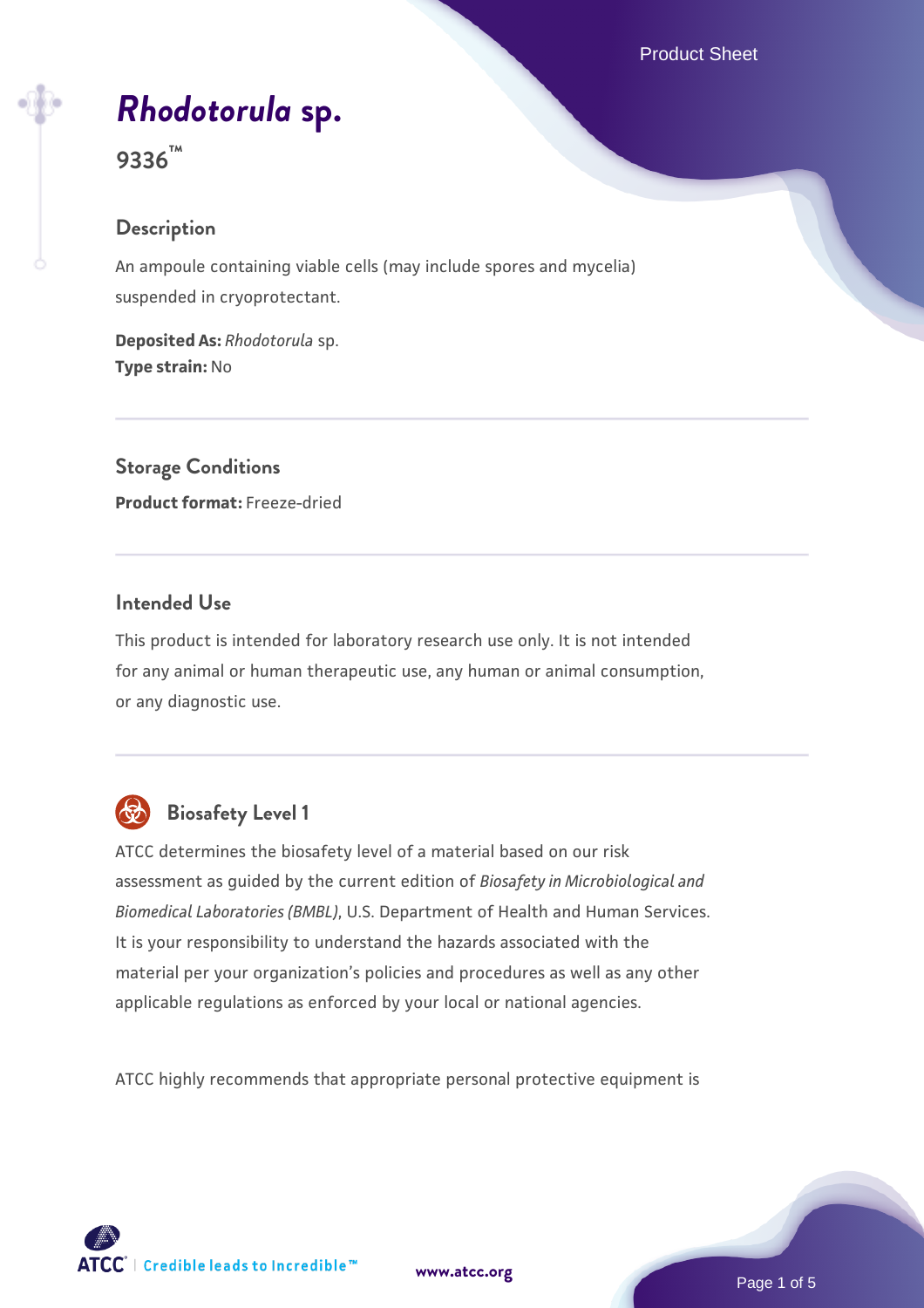always used when handling vials. For cultures that require storage in liquid nitrogen, it is important to note that some vials may leak when submersed in liquid nitrogen and will slowly fill with liquid nitrogen. Upon thawing, the conversion of the liquid nitrogen back to its gas phase may result in the vial exploding or blowing off its cap with dangerous force creating flying debris. Unless necessary, ATCC recommends that these cultures be stored in the vapor phase of liquid nitrogen rather than submersed in liquid nitrogen.

## **Certificate of Analysis**

For batch-specific test results, refer to the applicable certificate of analysis that can be found at www.atcc.org.

## **Notes**

No special note.

Additional, updated information on this product may be available on the ATCC web site at www.atcc.org.

## **Material Citation**

If use of this material results in a scientific publication, please cite the material in the following manner: *Rhodotorula* sp. (ATCC 9336)

## **References**

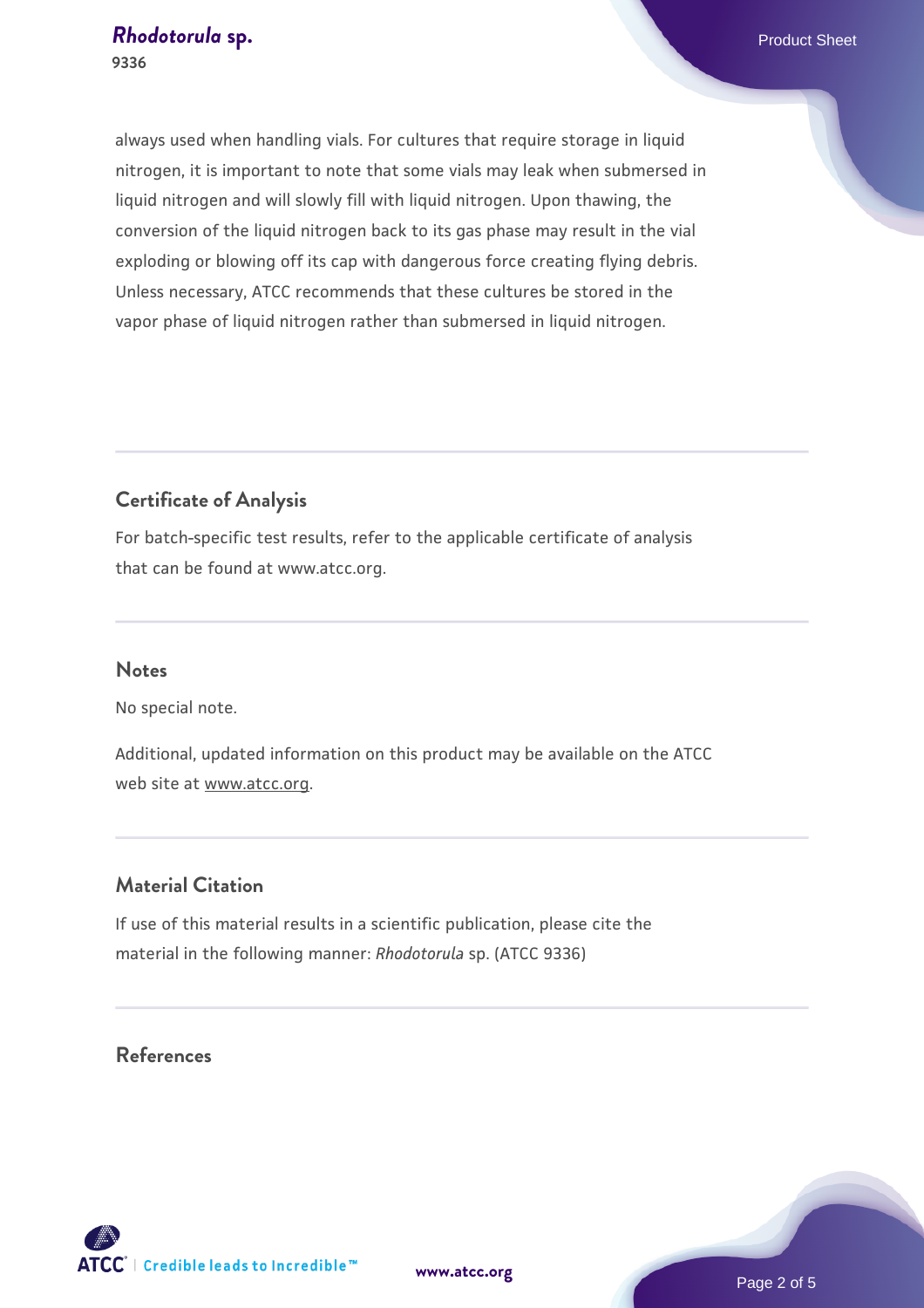#### **[Rhodotorula](https://www.atcc.org/products/9336) [sp.](https://www.atcc.org/products/9336)** Product Sheet **9336**

References and other information relating to this material are available at www.atcc.org.

## **Warranty**

The product is provided 'AS IS' and the viability of ATCC® products is warranted for 30 days from the date of shipment, provided that the customer has stored and handled the product according to the information included on the product information sheet, website, and Certificate of Analysis. For living cultures, ATCC lists the media formulation and reagents that have been found to be effective for the product. While other unspecified media and reagents may also produce satisfactory results, a change in the ATCC and/or depositor-recommended protocols may affect the recovery, growth, and/or function of the product. If an alternative medium formulation or reagent is used, the ATCC warranty for viability is no longer valid. Except as expressly set forth herein, no other warranties of any kind are provided, express or implied, including, but not limited to, any implied warranties of merchantability, fitness for a particular purpose, manufacture according to cGMP standards, typicality, safety, accuracy, and/or noninfringement.

## **Disclaimers**

This product is intended for laboratory research use only. It is not intended for any animal or human therapeutic use, any human or animal consumption, or any diagnostic use. Any proposed commercial use is prohibited without a license from ATCC.

While ATCC uses reasonable efforts to include accurate and up-to-date information on this product sheet, ATCC makes no warranties or representations as to its accuracy. Citations from scientific literature and patents are provided for informational purposes only. ATCC does not warrant



**[www.atcc.org](http://www.atcc.org)**

Page 3 of 5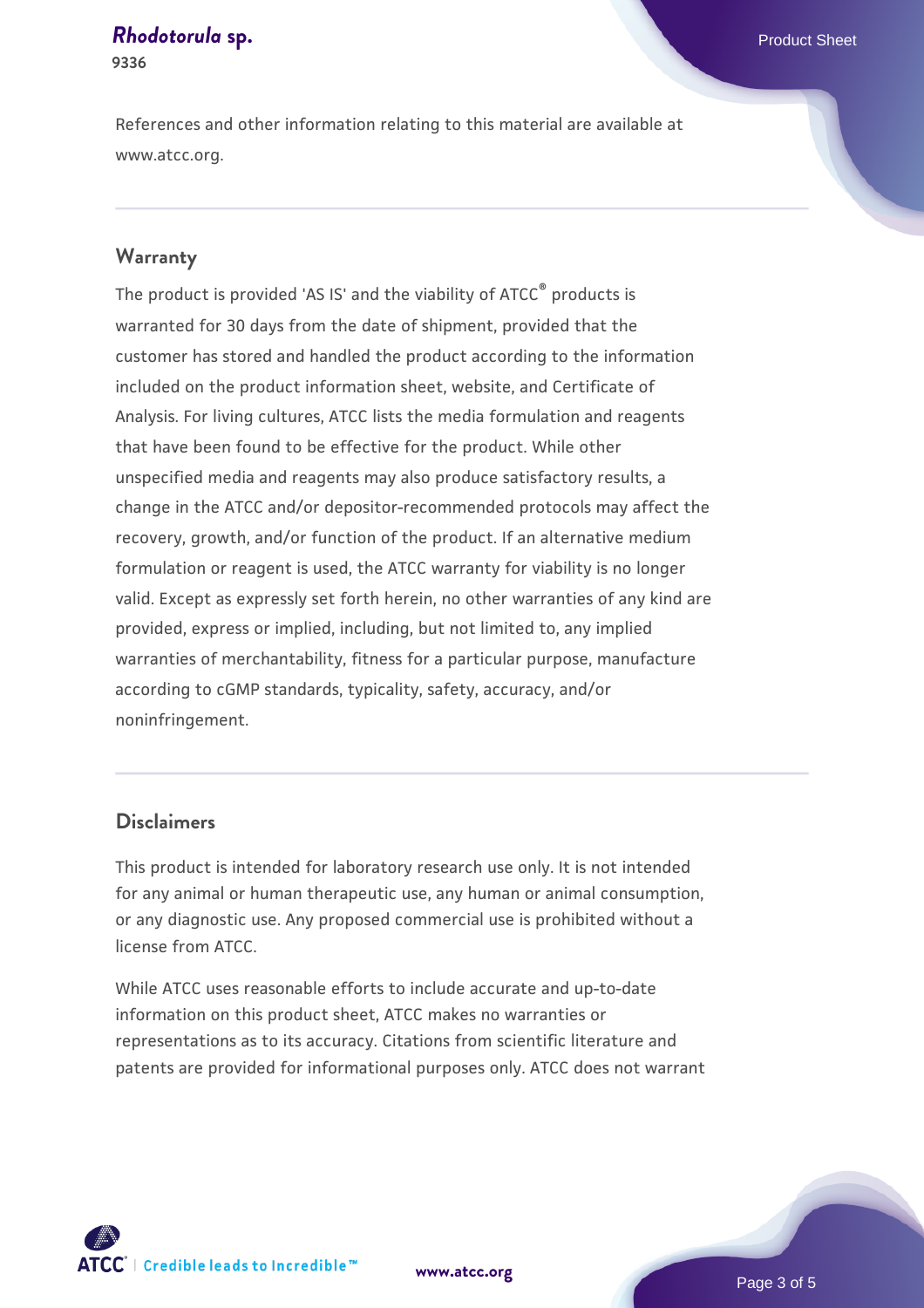that such information has been confirmed to be accurate or complete and the customer bears the sole responsibility of confirming the accuracy and completeness of any such information.

This product is sent on the condition that the customer is responsible for and assumes all risk and responsibility in connection with the receipt, handling, storage, disposal, and use of the ATCC product including without limitation taking all appropriate safety and handling precautions to minimize health or environmental risk. As a condition of receiving the material, the customer agrees that any activity undertaken with the ATCC product and any progeny or modifications will be conducted in compliance with all applicable laws, regulations, and guidelines. This product is provided 'AS IS' with no representations or warranties whatsoever except as expressly set forth herein and in no event shall ATCC, its parents, subsidiaries, directors, officers, agents, employees, assigns, successors, and affiliates be liable for indirect, special, incidental, or consequential damages of any kind in connection with or arising out of the customer's use of the product. While reasonable effort is made to ensure authenticity and reliability of materials on deposit, ATCC is not liable for damages arising from the misidentification or misrepresentation of such materials.

Please see the material transfer agreement (MTA) for further details regarding the use of this product. The MTA is available at www.atcc.org.

## **Copyright and Trademark Information**

© ATCC 2021. All rights reserved. ATCC is a registered trademark of the American Type Culture Collection.

## **Revision**

This information on this document was last updated on 2021-05-19

## **Contact Information**



**[www.atcc.org](http://www.atcc.org)**